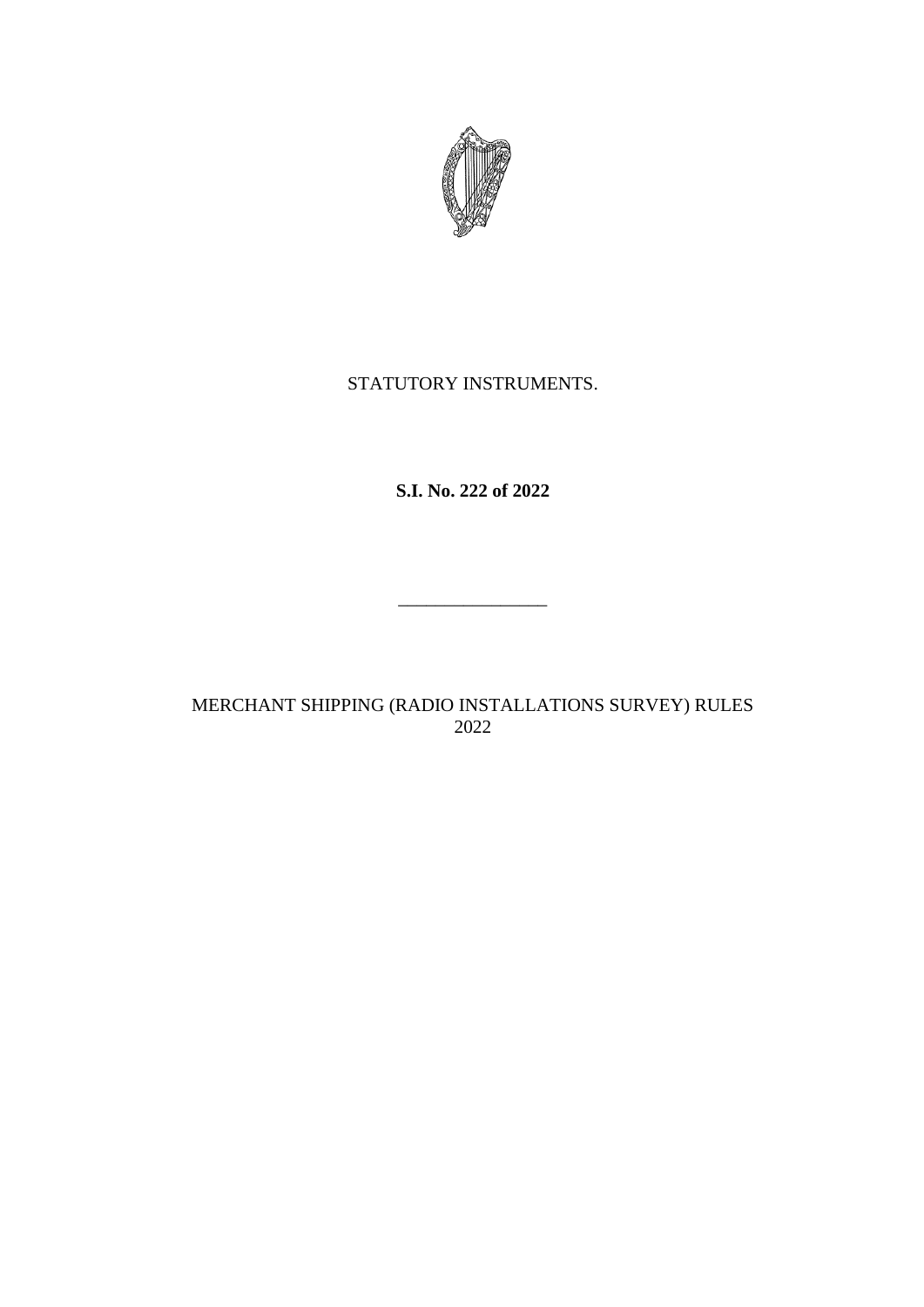#### S.I. No. 222 of 2022

#### MERCHANT SHIPPING (RADIO INSTALLATIONS SURVEY) RULES 2022

I, HILDEGARDE NAUGHTON, Minister of State at the Department of Transport, in exercise of the powers conferred on me by section 15 (inserted by section 8(1) of the Merchant Shipping Act 2010 (No. 14 of 2010)) of the Merchant Shipping (Safety Convention) Act 1952 (No. 29 of 1952), (as adapted by the Transport, Tourism and Sport (Alteration of Name of Department and Title of Minister) Order 2020 (S.I. No. 351 of 2020)), and the Transport (Delegation of Ministerial Functions) Order 2020 (S.I. No. 759 of 2020), after consultation with the Minister for the Environment, Climate and Communications hereby, make the following rules:

1. These Rules may be cited as the Merchant Shipping (Radio Installations Survey) Rules 2022.

2. In these Rules –

"anniversary date" means the day and the month of each year which will correspond to the date of expiry of a radio certificate;

"initial survey" means a complete inspection of the radio installations of a ship;

"minister" means Minister for Transport;

"nominated surveyor" means a suitably qualified surveyor nominated by the Minister to undertake the surveys required by these Rules on behalf of the Minister and may include a radio surveyor of the Department of Transport;

"panel of surveyors" means a list of nominated surveyors carrying out statutory radio surveys, prepared by the Marine Survey Office of the Department of Transport and published in a marine notice;

"radio certificate" means a cargo ship safety radio certificate;

"radio installation" means any radio installation provided on board a ship in compliance with the Radio Rules, including its associated antennae, interconnecting circuits and, where appropriate, sources of electrical energy, and including those used in life-saving appliances;

"Radio Rules" means the Merchant Shipping (Radio) Rules 2018 (S.I. No. 452 of 2018);

"renewal survey" or "periodical survey" means an inspection of the radio installations of a ship;

"tons" means the gross register tonnage of a ship and the gross tonnage of a ship having alternative gross tonnages shall be taken to be the larger of those tonnages.

3. (1) Subject to paragraph (2), these Rules apply to sea-going ships registered in the State of 300 gross tons or over.

*Notice of the making of this Statutory Instrument was published in "Iris Oifigiúil" of* 6*th May,* 2022*.*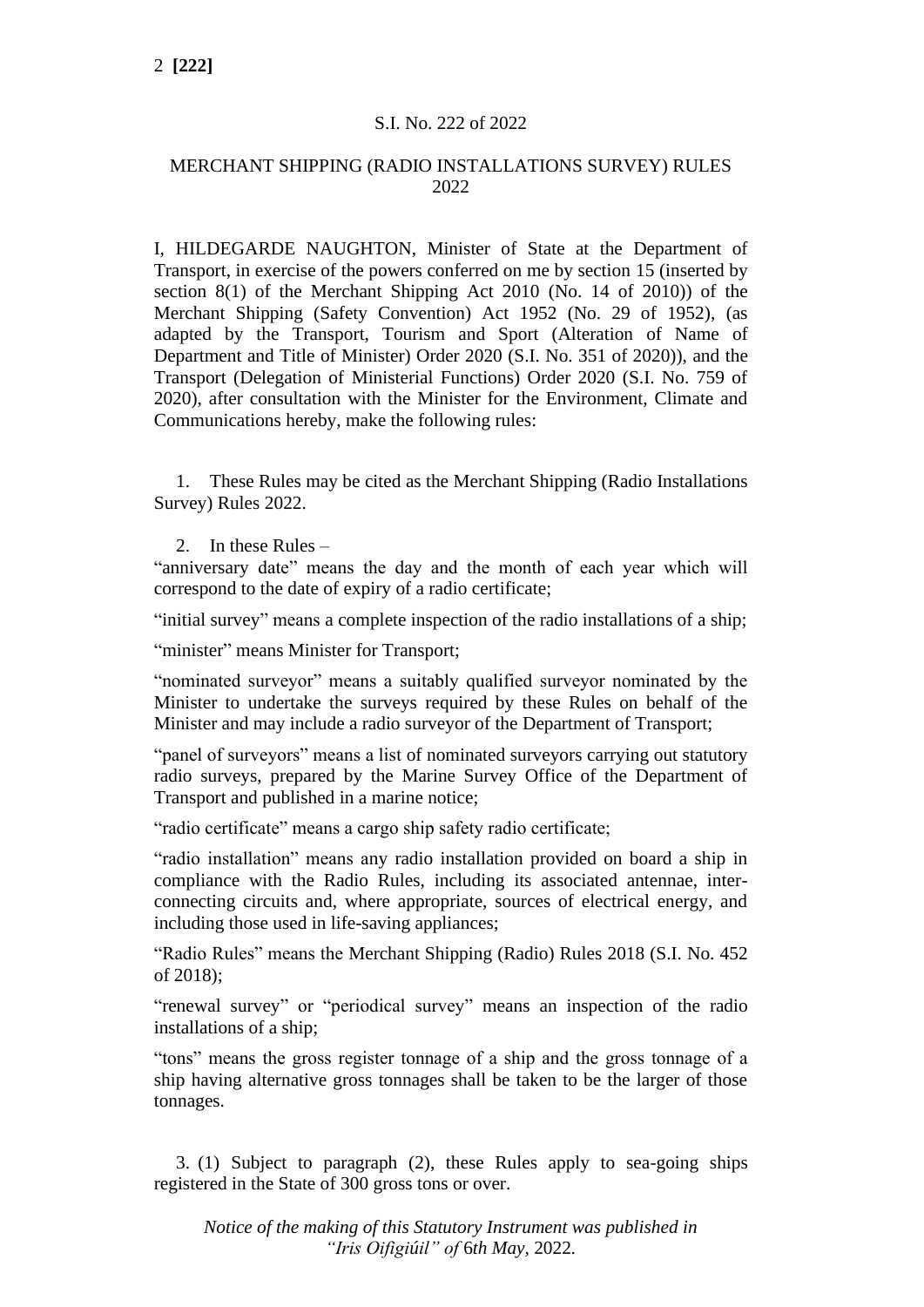- (2) These Rules do not apply to
	- (*a*) passenger ships,
	- (*b*) ships not propelled by mechanical means,
	- (*c*) warships of the State,
	- (*d*) fishing vessels, or
	- (*e*) pleasure craft.

4. (1) The owner of every ship to which these Rules apply, and in respect of which a radio certificate has not previously been issued, shall cause the same to undergo an initial survey by a radio surveyor of the Department of Transport. However, such a survey may be carried out by a nominated surveyor from the panel of surveyors with the permission of the Minister.

(2) The owner of every ship to which these Rules apply and in respect of which a radio certificate has been issued previously, shall cause the same to undergo a periodical survey by a nominated surveyor within three months before or after each anniversary date of the radio certificate and to undergo a renewal survey by a nominated surveyor on or before the expiry date of the radio certificate.

(3) Any application for a survey under paragraph (1) or (2) shall be accompanied by such information relating to the ship as the nominated surveyor may require for the purposes of the survey.

(4) Every application for the survey of a ship under this Rule shall be made by or on behalf of the owner of the ship to a nominated surveyor. Applications made to the Minister for a survey required by this Rule to be undertaken by a radio surveyor of the Department of Transport shall be accompanied by such fee as may be prescribed under section 5 of the Merchant Shipping (Safety Convention) Act 1952 (No. 29 of 1952).

(5) The nominated surveyor shall, upon receipt of an application, survey the ship and be satisfied that the radio installations:

- (*a*) comply with the requirements of the Radio Rules applicable to the ship, or are exempt from those requirements, and
- (*b*) are in all respects satisfactory for the service for which the ship is intended, having regard to the period for which a radio certificate in respect of the ship is to be issued.

(6) The nominated surveyor, if satisfied on the survey that he or she may properly do so, shall endorse the radio certificate, if a radio certificate has been previously issued, as appropriate to the type of survey that has been carried out and shall forward to the Minister a Declaration of Survey containing such particulars of the ship and its radio installations as are required by the Minister. The Minister shall issue a radio certificate in respect of a ship which has undergone an initial survey or a renewal survey.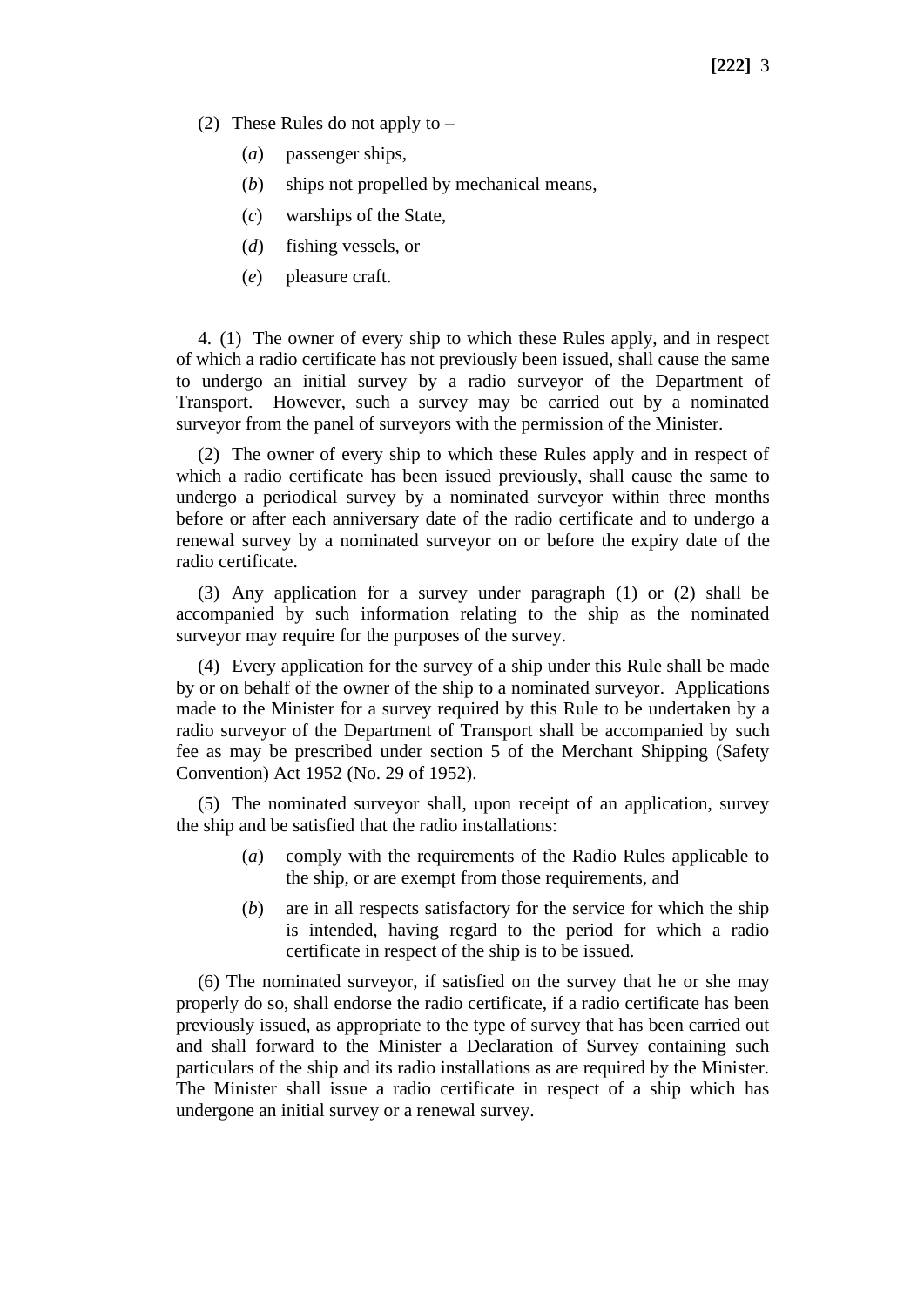5. (1) The owner or master of every ship in relation to which these Rules apply shall ensure that:

- (*a*) the condition of its radio installations is maintained so as to comply with the Radio Rules;
- (*b*) after any survey required by these Rules has been completed, no material change shall be made in its radio installations subject to such survey without the approval of the Minister; and
- (*c*) whenever an accident occurs to the ship or a defect is discovered either of which affects the efficiency or completeness of its radio installations, it shall be reported at the earliest opportunity to the Marine Survey Office whom shall cause investigations to be initiated to determine whether a survey by a nominated surveyor is necessary and shall in the event require such a survey to be carried out. If the ship is in a port outside the State, the master or owner shall, in addition, make such a report immediately to the appropriate authorities of the country in which the port is situated.

(2) The nominated surveyor shall ascertain from the appropriate authorities of the country in which the port is situated that the report referred to in paragraph (1)(c) has been made.

6. (1) In any case where a nominated surveyor determines that the condition of the radio installations does not correspond substantially with the particulars of the radio certificate or is such that the ship is not fit to proceed to sea without danger to the ship or persons on board, the nominated surveyor shall advise the owner or master of the corrective action which is required and shall notify the Minister.

(2) If such corrective action is not taken within such period (being a reasonable period) as the nominated surveyor may specify, the nominated surveyor shall, at the end of that time, immediately notify the Minister who may, on receipt of such notification, suspend the validity of the radio certificate issued in relation to the ship. The Minister shall give notice of any such suspension to the owner and to the nominated surveyor and the nominated surveyor shall notify the master.

(3) The master shall thereupon deliver up the certificate issued in relation to the ship to the nominated surveyor on demand and the owner shall on receipt of notice of suspension deliver up the duplicate certificate to the Minister.

(4) When a nominated surveyor is satisfied that corrective action has been taken, he or she shall notify the Minister and where the validity of the certificate has been suspended, the Minister shall –

- (*a*) restore the validity of the certificate,
- (*b*) give notice of such restoration to the owner, and
- (*c*) return the duplicate certificate to the owner.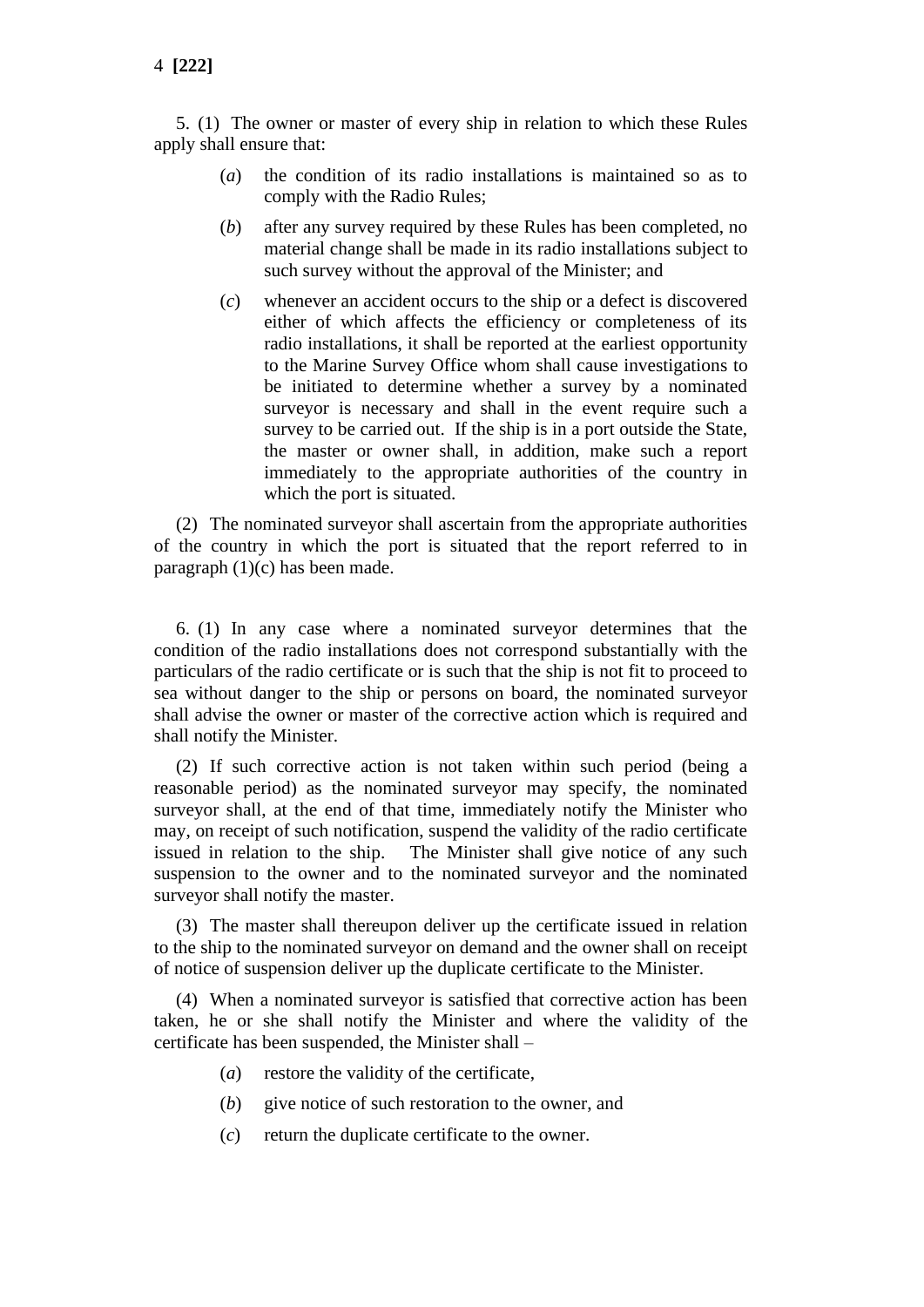(5) A nominated surveyor shall return the certificate issued in relation to a ship to the master.

(6) Where a ship is not within a port in the State and corrective action in accordance with paragraph (2) has not yet taken place, the nominated surveyor shall in addition immediately notify the appropriate authorities of the country in which the port is situated.

7. The Merchant Shipping (Radio Installations Survey) Rules 1983 (S.I. No. 313 of 1983) are revoked.

> GIVEN under my hand, 4 May 2022

HILDEGARDE NAUGHTON, Minister of State at the Department of Transport.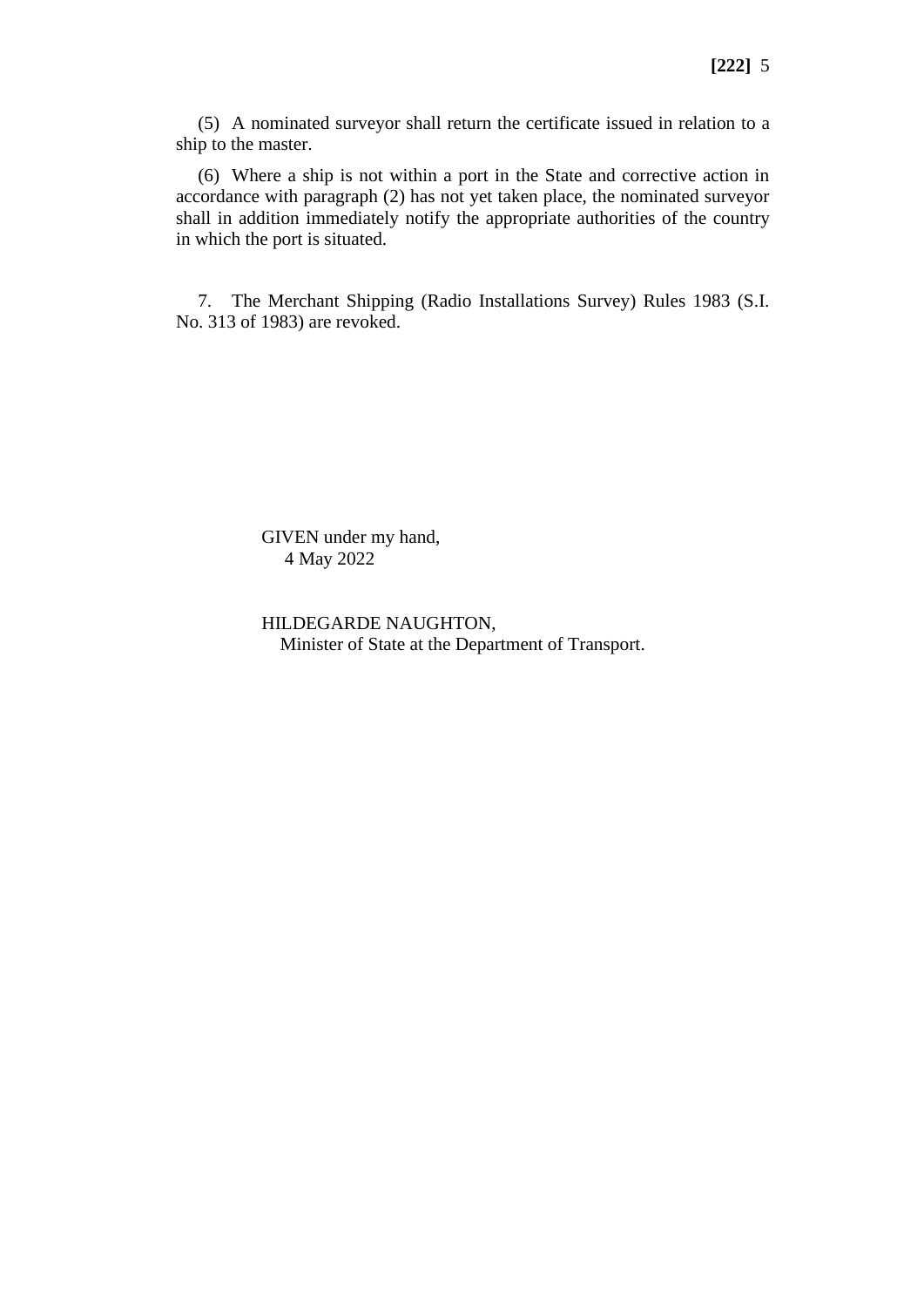### EXPLANATORY NOTE

## (*This note is not part of the Instrument and does not purport to be a legal interpretation.*)

These Rules implement the provisions of the survey and certification regime of the International Convention for the Safety of Life at Sea, 1974 (SOLAS), in respect of radio installations surveys for merchant ships. The Rules revoke and replace the Merchant Shipping (Radio Installations Survey) Rules 1983 (S.I. No. 313 of 1983) and clarify that suitably qualified surveyors that have successfully gone through the Department's selection process and are placed on the panel of surveyors may undertake certain radio surveys on behalf of the Department on ships to which the Rules apply.